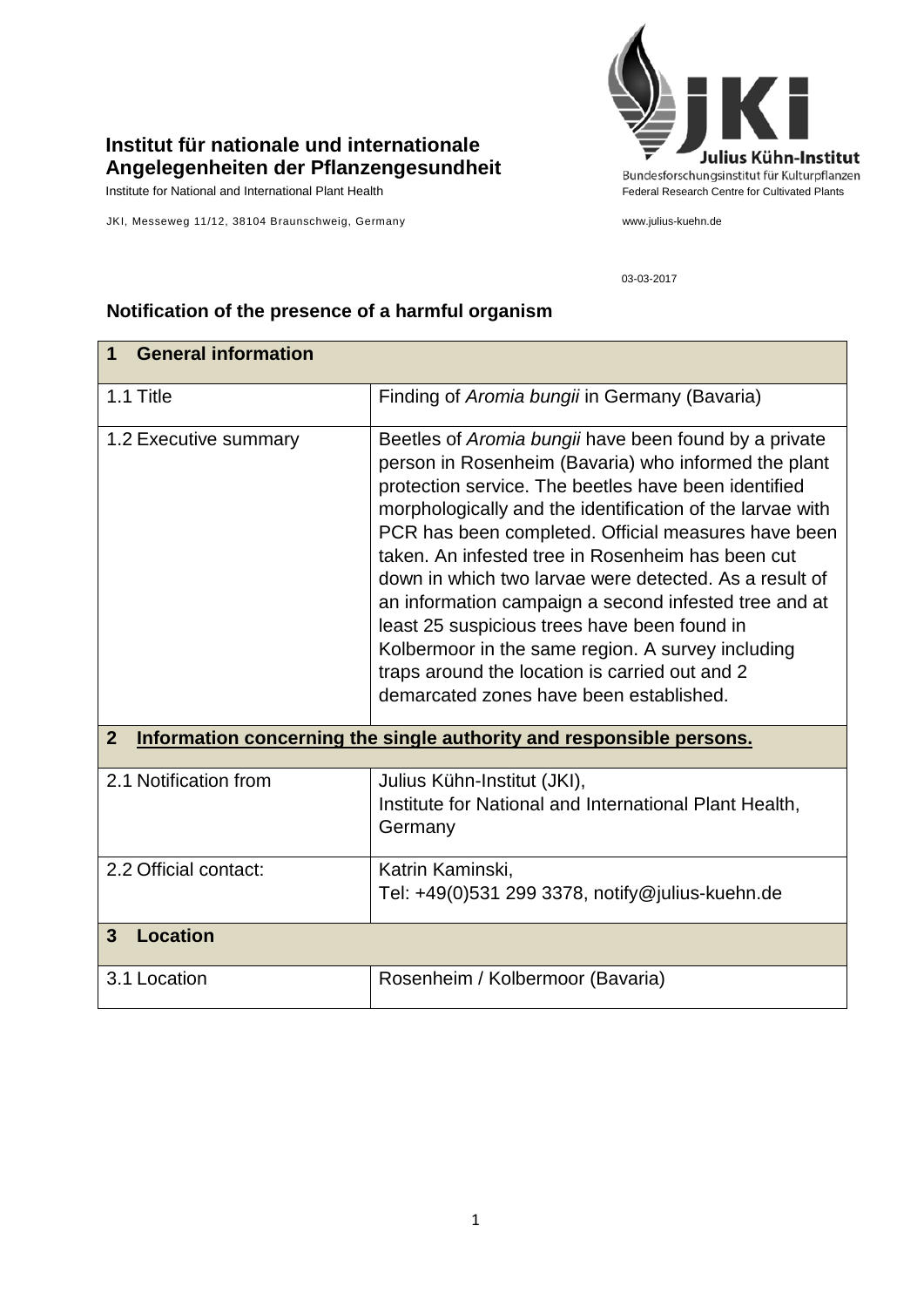| Reason of the notification and the pest status<br>4                                                             |                                                                                                                                                                                                                                                                                                                                                      |  |
|-----------------------------------------------------------------------------------------------------------------|------------------------------------------------------------------------------------------------------------------------------------------------------------------------------------------------------------------------------------------------------------------------------------------------------------------------------------------------------|--|
| 4.1 First finding in Germany<br>or in the area                                                                  | Finding of the harmful organism in part of the territory<br>of Germany in which that harmful organism was<br>previously found present in 2012. The new finding is<br>at this location and in a distance of app. 6 km from<br>the first occurrence in 2012.                                                                                           |  |
| 4.2 Pest status in Germany<br>after the official<br>confirmation of the<br>presence of the harmful<br>organism. | Transient, only at one location, under eradication                                                                                                                                                                                                                                                                                                   |  |
| Finding, sampling, testing and confirmation of the harmful organism.<br>5                                       |                                                                                                                                                                                                                                                                                                                                                      |  |
| 5.1 How the presence or<br>appearance of the<br>harmful organism was<br>found.                                  | First beetles of the harmful organism were found by a<br>private person.                                                                                                                                                                                                                                                                             |  |
| 5.2 Date of finding:                                                                                            | On 29 <sup>th</sup> July 2016 the private person from Rosenheim<br>informed the plant protection service Bayerische<br>Landesanstalt für Landwirtschaft (LfL). Afterwards an<br>Inspector of the LfL collected the beetles for analysis<br>and found a further beetle during the visit on a<br>Prunus tree in the private garden in Rosenheim.       |  |
| 5.3 Sampling for laboratory<br>analysis.                                                                        | Samples of larvae have been taken during an official<br>inspection that was carried out by LfL on 2 <sup>nd</sup> August<br>2016. The larvae were found in a Prunus tree in<br>Rosenheim that showed boreholes. It has been felled<br>on that day.                                                                                                   |  |
| 5.4 Name and address of the<br>Laboratory.                                                                      | Bayerische Landesanstalt für Landwirtschaft (LfL)<br>(Bavaria)<br>Landwirtschaftskammer Nordrhein-Westfalen (North<br>Rhine-Westphalia)                                                                                                                                                                                                              |  |
| 5.5 Diagnostic method.                                                                                          | The beetles were identified morphologically by LfL on<br>1 <sup>st</sup> August 2016.<br>On 3 <sup>rd</sup> August 2016 one larva from a tree in<br>Rosenheim was sent for PCR testing to the<br>Landwirtschaftskammer Nordrhein-Westfalen. In<br>October 2016 an additional larva from a tree in<br>Kolbermoor was also sent to the laboratory. The |  |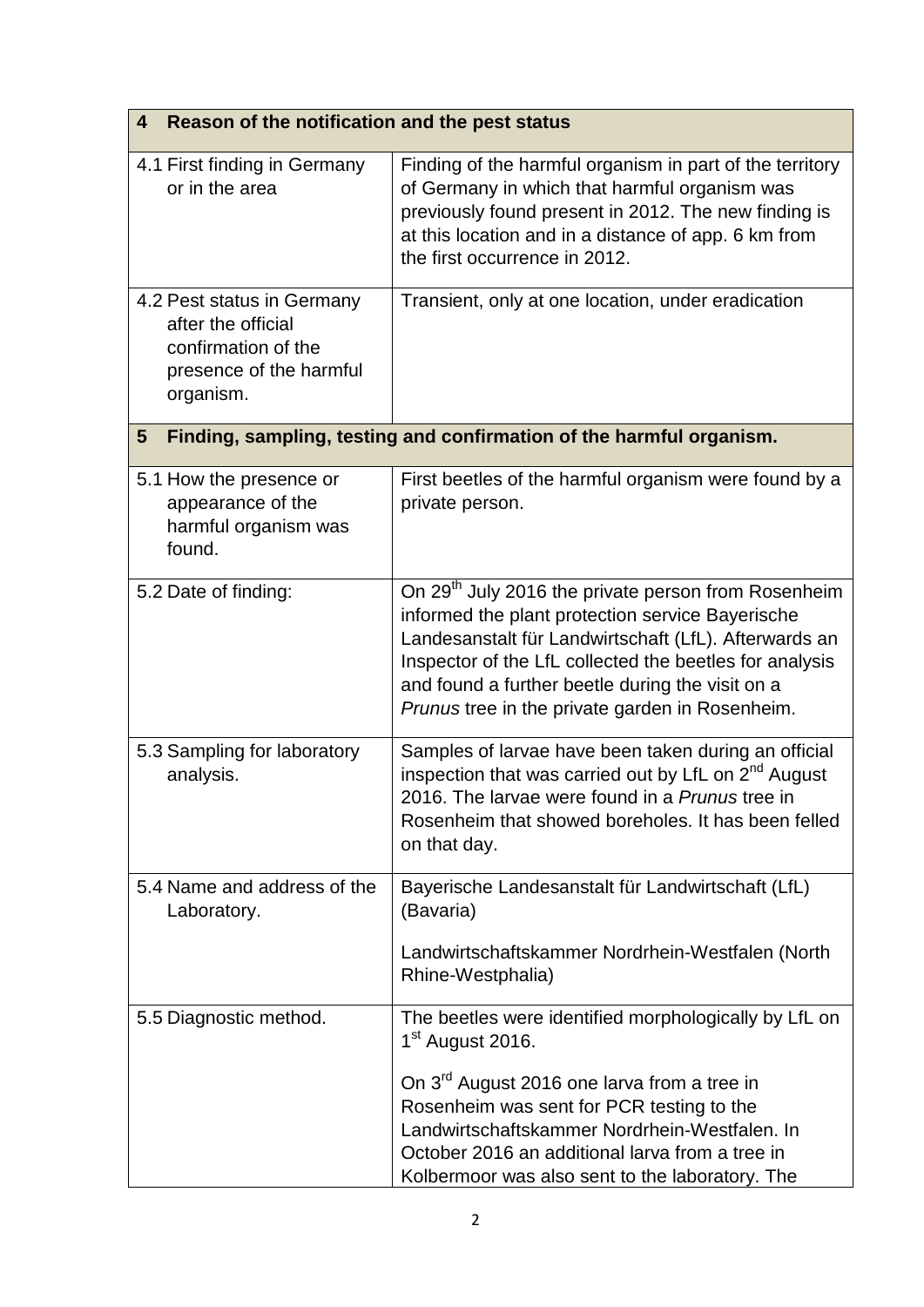|                                                                               | results of the identification were both positive.                        |  |
|-------------------------------------------------------------------------------|--------------------------------------------------------------------------|--|
| 5.6 Date of official                                                          | 1 <sup>st</sup> August 2016 identification of the beetles.               |  |
| confirmation of the<br>harmful organism's                                     | 16 <sup>th</sup> August 2016 identification of the larva.                |  |
| identity.                                                                     |                                                                          |  |
| Infested area, and the severity and source of the outbreak in that area.<br>6 |                                                                          |  |
| 6.1 Size and delimitation of<br>the infested area.                            | number of infested plants: 2 trees                                       |  |
| 6.2 Characteristics of the<br>infested area and its                           | Open air – private garden and urban area including<br>forests and fields |  |
| vicinity.                                                                     |                                                                          |  |
| 6.3 Host plants in the infested<br>area and its vicinity.                     | Host plants, especially Prunus spp.                                      |  |
| 6.4 Infested plant(s), plant<br>product(s) and other                          | 2 Prunus trees (cherry)                                                  |  |
| object(s).                                                                    |                                                                          |  |
| 6.5 Severity of the outbreak.                                                 | 2 trees were found to be infested, 25 trees in                           |  |
|                                                                               | Kolbermoor are considered to be suspicious and will                      |  |
|                                                                               | shortly be destroyed and disposed.                                       |  |
| 6.6 Source of the outbreak.                                                   | The source of the pest is unknown.                                       |  |
| 7 <sup>7</sup><br><b>Official phytosanitary measures.</b>                     |                                                                          |  |

7.1 Adoption of official phytosanitary measures.

First of all a survey takes place around the place of finding: Inspections are carried out and traps are set up. The *Prunus* tree in Rosenheim in which two larvae were found has been felled. The infested tree and suspiciously infested trees in Kolbermoor will be felled soon. A demarcated zone including 2 circles have been established (see 7.3). The demarcated zone is officially surveyed. Additionally, 110 traps were set up and checked regularly between August and October 2016 in the urban area of Rosenheim and Kolbermoor.

Already in August 2016 information of the public was started including regional newspapers, radio, and information on websites e.g. of the Amt für Ernährung. Landwirtschaft und Forsten (AELF) in Rosenheim to encourage citizens to look for the beetle and notify findings. LfL produced and distributed a flyer. In addition, informative meetings were held to inform citizens, associations and municipal administration. A reporting obligation for citizens has been introduced. Everybody must notify findings